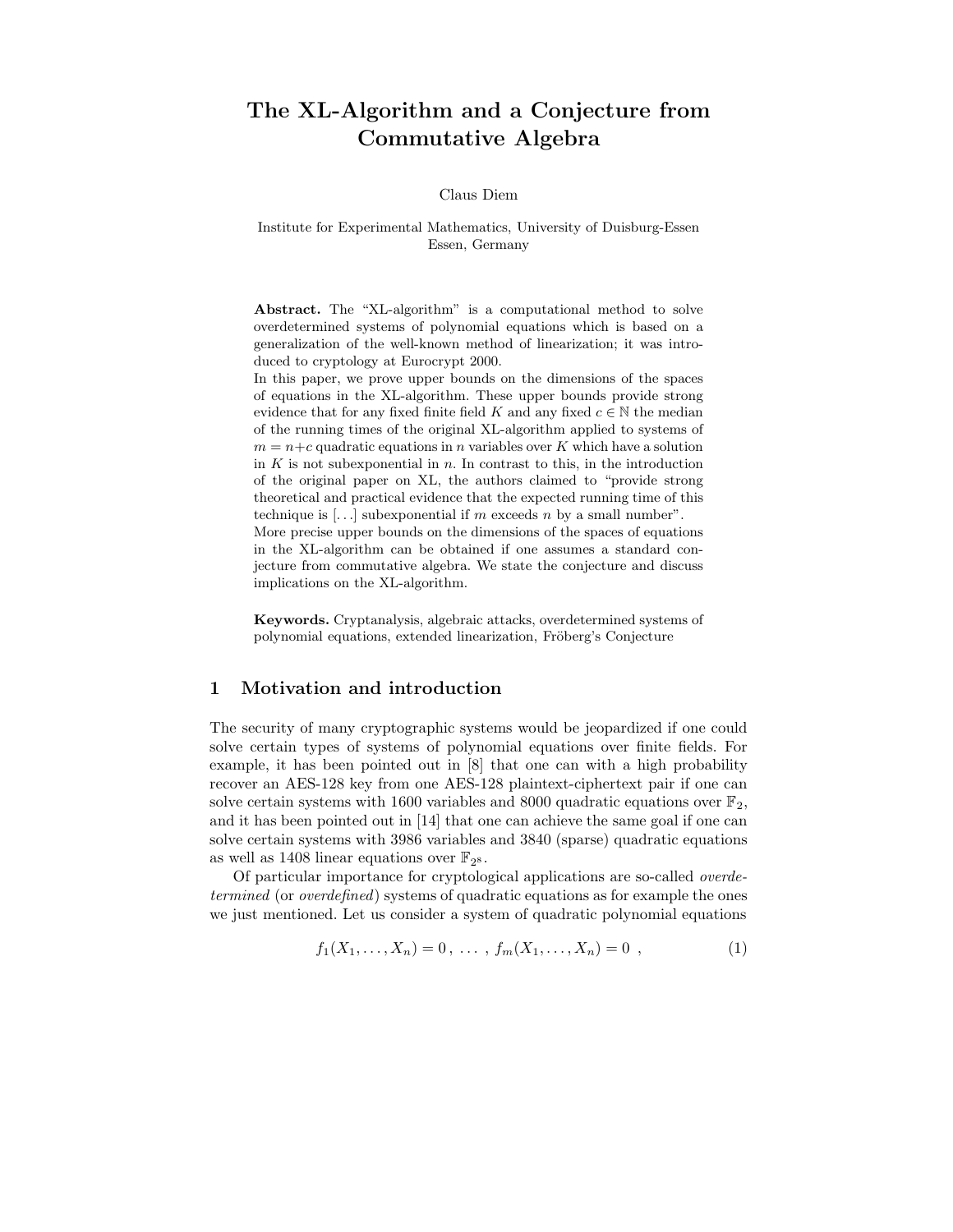where the  $f_j$  are polynomials in n indeterminates  $X_1, \ldots, X_n$  over an "effective" field  $K$  (the field being finite in the cryptological applications). We say that the system is *overdetermined* if the dimension of the K-vector space generated by the  $f_j$  is greater than n.

In [7], Courtois, Klimov, Patarin and Shamir propose a computational method called  $eXtended Linearization (XL)$  or  $XL-algorithms$  to solve such systems of polynomial equations (see the next section for a description of the method). In the same paper certain heuristics on the running time of this method are stated. These heuristics have subsequently been criticized by Moh ([13]) as being too optimistic, and in Sect. 4 of [13], the method is analyzed with heuristic upper bounds on the dimensions on the spaces of equations in the XL-algorithm. As however the assumptions on which the heuristic in [13, Sect. 4] relies are not very precisely stated, the question whether this heuristic or the original heuristic is more credible remained an open problem among cryptologists. In a recent work by Chen and Yang  $([4])$ , the heuristic of [13, Sect. 4] is stated as a special case of a theorem  $([4, Theorem 2])$ <sup>1</sup>. However, the proof of [4, Theorem 2] (and of [4, Theorem 7]) has some serious flaws.

The main purpose of this paper is to show that under the assumption of a widely believed conjecture of commutative algebra, one can indeed derive the non-trivial upper bounds on the dimensions of the spaces of equations in the XL-algorithm conjectured by Moh and stated in [4, Corollary 6, 1] (see Theorem 1 in Sect. 5 for a more general statement). Moreover, we state upper bounds on the dimensions of the spaces of equations in the original XL-algorithm which can be proven without the assumption of this conjecture. These upper bounds provide strong evidence that for any fixed finite field K and any fixed  $c \in \mathbb{N}$  the median of the running times of the original XL-algorithm applied to systems of  $m = n + c$  quadratic equations in *n* variables over K which have a solution in K is not subexponential in  $n$  (see the next section for details).

#### 2 The XL-algorithm and our analysis

Let us fix the system of quadratic equations (1) which we assume to have a solution in K and some  $D \in \mathbb{N}$ . The main idea of the XL-algorithm is to try to solve (1) by linearization of the system of all polynomial equations

$$
\prod_{\ell=1}^{k} X_{i_{\ell}} \cdot f_j(X_1, \dots, X_n) = 0 \tag{2}
$$

where  $k \leq D-2$ .

Let  $U_D$  be K-vector space generated by the polynomials  $\prod_{\ell=1}^k X_{i_\ell} \cdot f_j$  with  $k \leq D-2$ .

According to [7, Definition 1], the XL-algorithm is as follows. (Except for changes in the notation, the description is verbatim.)

<sup>&</sup>lt;sup>1</sup> Theorem 2 of [4] is equivalent to the heuristics of [13] if  $D < q$  as can be seen by expanding the polynomial in item 1 of Corollary 6 in [4].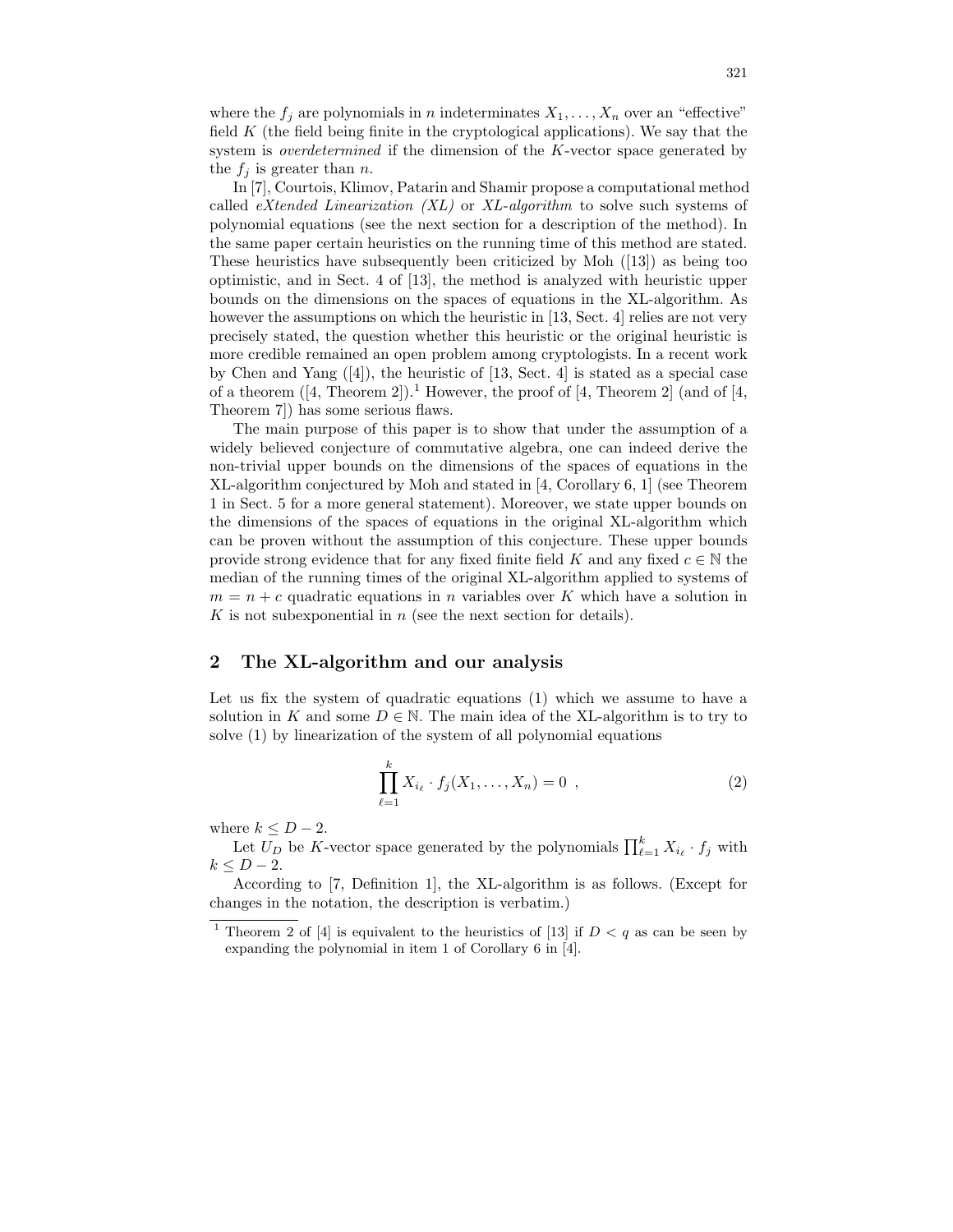The XL-algorithm. Execute the following steps:

- 1. Multiply: *Generate all the products*  $\prod_{\ell=1}^k X_{i_\ell} \cdot f_j \in U_D$  with  $k \leq D-2$ .
- 2. Linearize: Consider each monomial in  $X_i$  of degree  $\leq D$  as an independent variable  $^2$  and perform Gaussian elimination on the equation obtained in 1. The ordering on the monomials must be such that all the terms containing one [specific] variable (say  $X_1$ ) are eliminated last.
- 3. Solve: Assume that step 2 yields at least one univariate equation in the powers of  $X_1$ . Solve this equation over the finite fields (e.g. with Berlekamp's  $algorithm).^{3,4}$
- 4. Repeat: Simplify the equations and repeat the process to find the values of the other variables.

Remark 1. In the description of the method in  $[7]$ , it seems that D is fixed beforehand. As the authors do however not say how  $D$  should be determined, it seems to be reasonable to assume that the authors of [7] had in mind that D is in fact a variable which is small (e.g. 2) in the beginning, and that the the XL-algorithm goes to Step 1 with an incremented  $D$  whenever in Step 3 no univariate equation in  $X_1$  with a solution in K is found.

*Remark 2.* In an "extended version" ([6]) of [7], the description of the method is the same as the one in [7] (and the one we present here) except that the authors have inserted the sentence "In all the following notations we suppose the powers of variables taken over K, i.e. reduced modulo q to the range  $1, \ldots, q-1$  because of the equation  $a^q = a$  of the finite field K." after the third paragraph of Sect. 3. (But the field is not assumed to be finite in the second paragraph of Sect. 3 and the number  $q$  is not mentioned before.) Apart from this insertion, there is no substantial difference between Sect. 3 to 7 of [7] and of [6]. Of course, if one identifies the monomials  $\prod_{\ell=1}^k X_{i_\ell}$  and  $X^q \cdot \prod_{\ell=1}^k X_{i_\ell}$  the method becomes much faster if q, the field size, is small,  $q = 2, 3, 4, 5$  say. According to the way the heuristics in Sect. 6 of [7] and [6] were conducted, this identification was however *not* made in the heuristic analysis of [7] and [6].

Definition 1. We call the above computational method the original XL-algorithm. The variant introduced in  $\lceil 6 \rceil$  is called reduced XL-algorithm.

Remark 3. Whereas the original XL-algorithm should only be applied to overdetermined systems of (quadratic) polynomial equations, if the field is finite and not too large, it makes sense to apply the reduced XL-algorithm to any system of (quadratic) polynomial equations.

322

<sup>&</sup>lt;sup>2</sup> The authors of [7] obviously mean that each monomial of degree  $\leq D$  should be considered as a new variable.

<sup>&</sup>lt;sup>3</sup> Note however that according to the second paragraph in [7, Sect. 3], the ground field is not necessarily finite.

<sup>&</sup>lt;sup>4</sup> It should be avoided to repeatedly select univariate polynomial equations which have more than one solution in  $K$ . Moreover, if a univariate polynomial equation is found which does not have a solution in  $K$ , the method should terminate and output "unsolvable".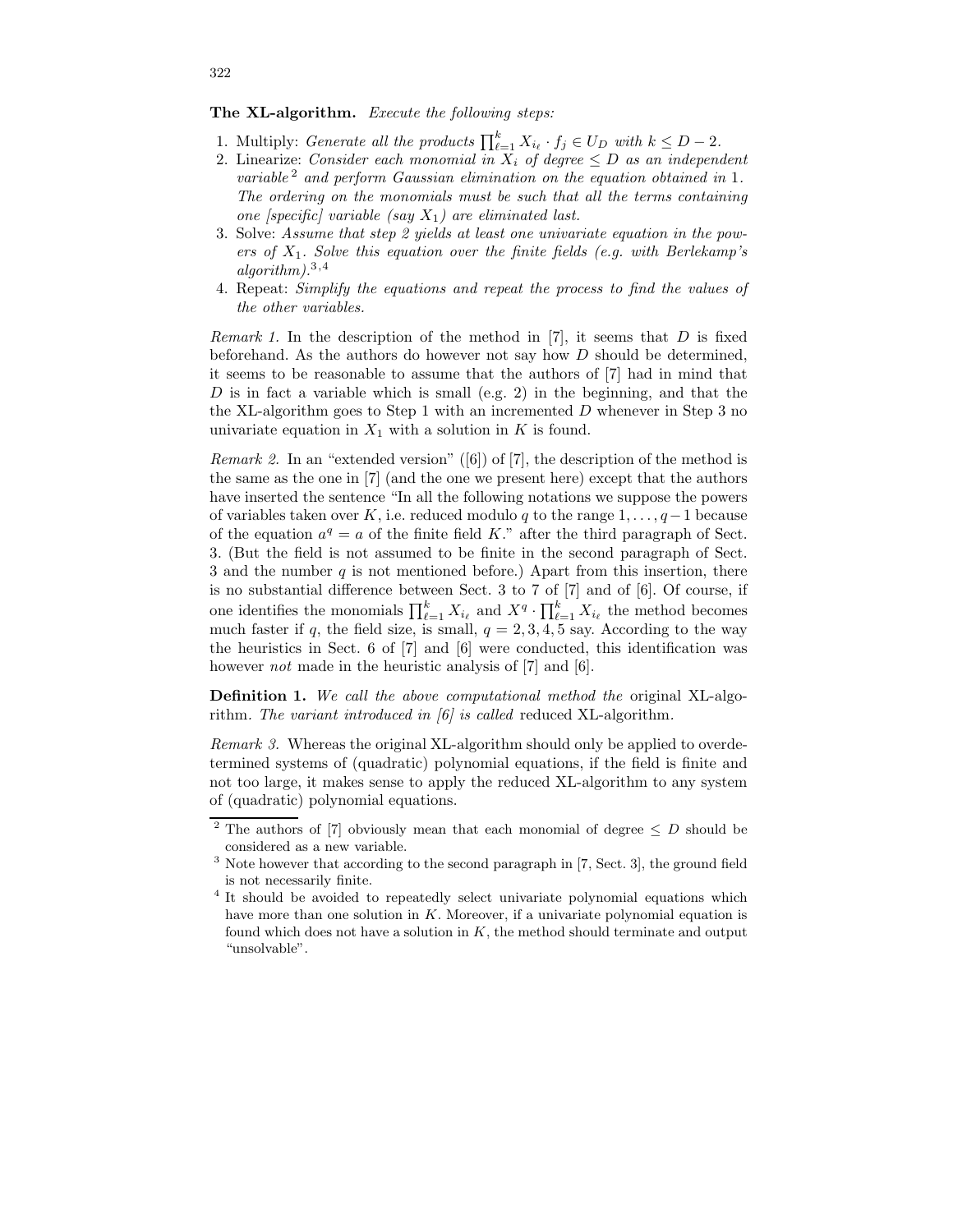Remark 4. Neither of the two computational methods terminates for every input (even if they are only applied to overdetermined systems which have a solution in  $K$ ; thus in contrast to their names, they are not algorithms (not even randomized algorithms) in the usual sense (cf. [11, Chapter 1, 1.1]).

As we will see in the next section, there is a strong connection between the original and the reduced XL-algorithm (see Proposition 1). Because of this connection, one can use an analysis of (a generalization of) the original XL-algorithm to analyze also the reduced XL-algorithm (see Theorem 1 and Corollary 1). In order to state the main ideas of our analysis and to compare our results with the conjectures of [7], in this section, we concentrate on the original XL-algorithm.

For  $D \in \mathbb{N}$ , let  $K[X_1, \ldots, X_n]_{\leq D}$  be the K-vector space of polynomials in  $X_1, \ldots, X_n$  of (total) degree  $\leq D$ , and let

$$
\chi(D) := \dim_K(K[X_1, \dots, X_n]_{\leq D}) - \dim_K(U_D) . \tag{3}
$$

One can surely obtain a non-trivial univariate polynomial by (Gaussian) elimination on (2) if  $\chi(D) \leq D$ . (This is because the K-vector space  $K[X_1]_{\leq D}$ has dimension  $D + 1$ , thus if  $\chi(D) \leq D$ , then  $\dim_K(U_D) + \dim_K(K[X_1] \leq D)$  $\dim_K(K[X_1,\ldots,X_n]_{\leq D})$ , and this implies that  $U_D \cap K[X_1]_{\leq D} \neq \{0\}$ .) In order to analyze the running time of the XL-algorithm, it is of greatest importance to study the question for which D one can expect this condition to hold (if such a D exists at all). We thus define  $D_{\min}$  be the minimal D with  $\chi(D) \leq D$  (if no such D exists, we set  $D_{\min} = \infty$ ).

The starting point for our analysis of the XL-algorithm is the interpretation of the original XL-algorithm via the theory of homogeneous polynomial ideals pointed out by Moh ([13]). This interpretation opens the door for the usage of well-established methods from commutative algebra – the keywords are Hilbert Theory, Hilbert functions, Hilbert series and Hilbert polynomials.

A crucial observation is that in order to derive lower bounds on  $\chi(D)$  (i.e. upper bounds on  $\dim_K(U_D)$  it suffices to study the dimensions of the homogeneous parts of algebras defined by generic systems of homogeneous polynomials. (This notion will be made precise in Sect. 4.) For  $m \leq n+1$ , these dimensions are known, and this information suffices to prove that for  $m = n + c, c \ge 1$ ,

$$
D_{\min} \ge \frac{n}{\sqrt{c-1}+1} \tag{4}
$$

(see Proposition 6.) In contrast to this inequality, it was suggested in [7, Sect. 6.4] that "even for small values of  $c$ ",  $c \geq 2$ , one has

$$
D_{\min} \approx \sqrt{n} \tag{5}
$$

Let us fix the field K and  $c > 2$  and study the asymptotic behavior of the running time of the original XL-algorithm for  $n \longrightarrow \infty$  (and  $m = n + c$ ): If (5) was true, the XL-algorithm in [7] would have a running time (in field operations) which is subexponential in n. (This hope was expressed at the end of Sect.  $6.1$  of [7]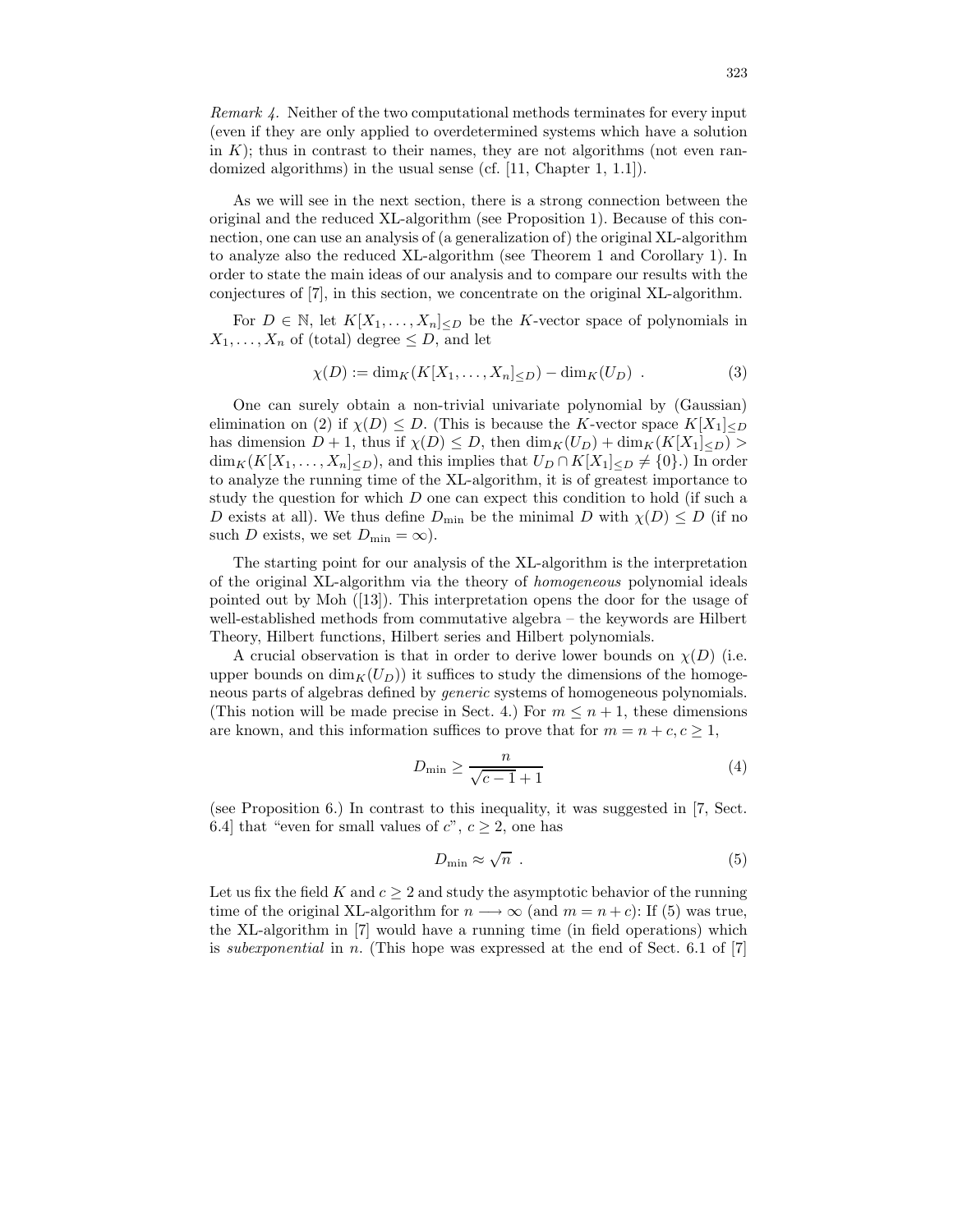as well as at the end of the introduction of [7].) However by (4), the running time of all instances for which  $U_D \cap K[X_1]_{\leq D} = \{0\}$  for all  $D \leq D_{\min}$  is not subexponential in n.

If K is a finite field and  $#K$  and n are not "too small" it seems very reasonable to expect: Under all systems  $(1)$  which have a solution in  $K$ , the portion of systems for which  $U_D \cap K[X_1] \leq D \neq \{0\}$  for some  $D < D_{\min}$  is negligible. This suggests that for any fixed  $c \geq 1$  the median of the running times of the original XL-algorithm applied to systems of  $m = n + c$  quadratic equations in n variables over K which have a solution in K is not subexponential in  $n$ . The hope stated at the end of Sect. 1 of [7] that "the expected running time of this technique is  $\ldots$  subexponential if m exceeds n by a small number" should be abandoned.

For  $c \geq 3$ , much more precise lower bounds on  $D_{\min}$  then the ones in (4) can be obtained if one assumes a certain conjecture which implies what the dimensions of homogeneous parts of algebras defined by generic systems of homogeneous polynomials should be (see Sect. 5). This conjecture – which is now approximately 20 years old – states that certain linear maps are either injective or surjective, that is, they have maximal rank. Because of this, we speak of the maximal rank conjecture (MR-conjecture).

# 3 A generalization of the original and the reduced XL-algorithm

The original as well as the reduced XL-algorithm of can easily be generalized to more general than quadratic systems of polynomial equations (see also [5, Sect. 2]).

For these generalizations, we start off with a system of  $m$  polynomial equations

$$
f_1(X_1, \ldots, X_n) = 0, \ldots, f_m(X_1, \ldots, X_n) = 0.
$$
 (6)

The generalization of the original XL-algorithm works just as the original XLalgorithm stated in the previous section with the difference that for some  $D \in$ N, one applies Gaussian elimination to the linearized system of all polynomial equations

$$
\prod_{\ell=1}^{k} X_{i_{\ell}} \cdot f_j(X_1, \dots, X_n) = 0 \tag{7}
$$

where  $k + \deg(f_i) \leq D$ .

Clearly, the reduced XL-algorithm can be generalized in a similar manner. From now on, we refer to these generalizations also as the "original" and the "reduced" XL-algorithm.

Let us fix the following notations.

– As in the previous section, let

$$
U_D := \langle \prod_{\ell=1}^k X_{i_\ell} \cdot f_j(X_1, \dots, X_n) \text{ with } k \le D - \deg(f_j) \rangle_K \tag{8}
$$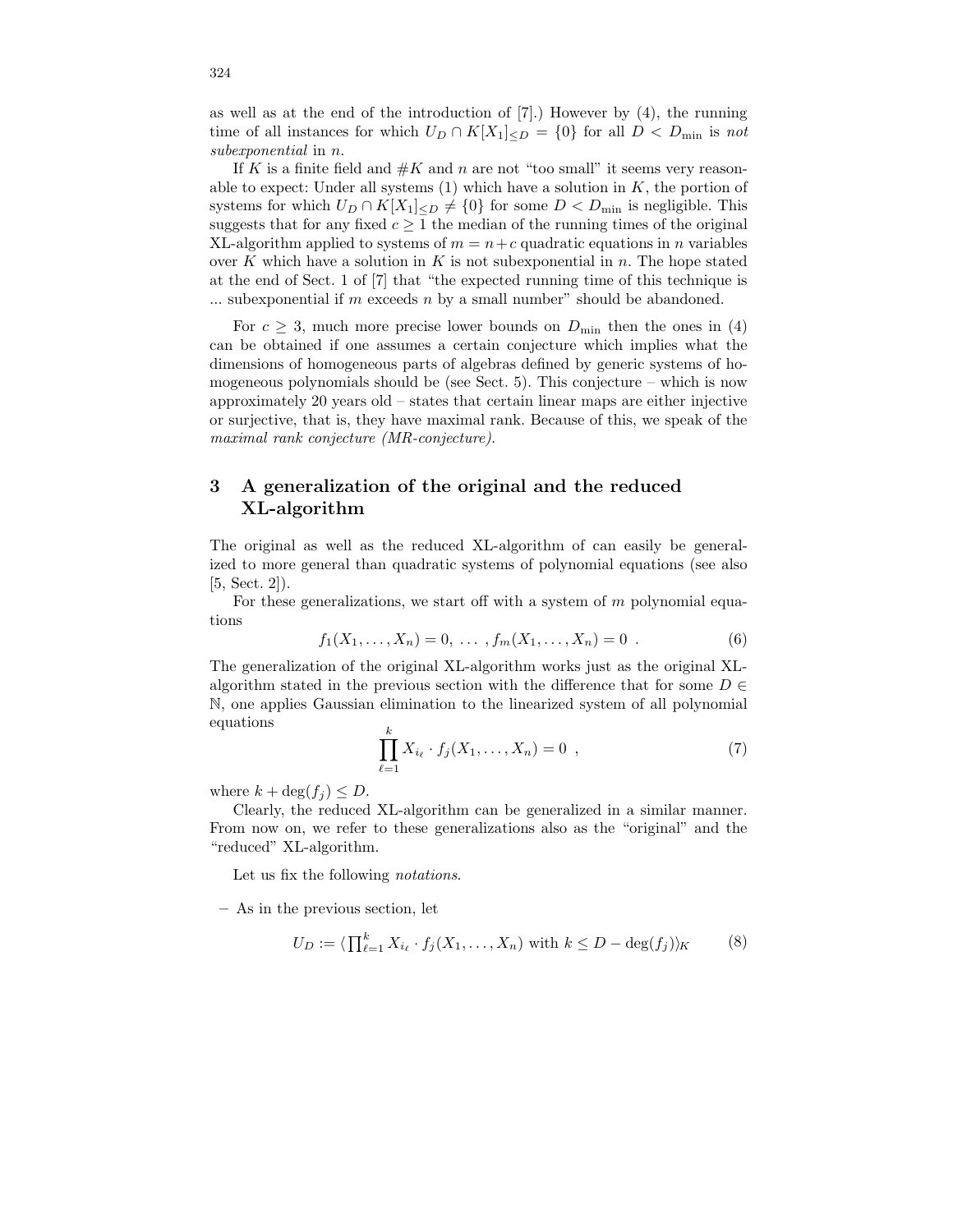– and

$$
\chi(D) := \dim_K(K[X_1, \dots, X_n] \leq D) - \dim_K(U_D) . \tag{9}
$$

Let  $K = \mathbb{F}_q$ .

- $-$  If  $f$  ∈  $K[X_1, \ldots, X_n] \leq D$ , we denote by  $f^{\text{red}}$  the "reduction" of  $f$ , i.e.  $f^{\text{red}}$ is the polynomial obtained by maximally reducing all exponents in the monomials according to the relations  $\prod_{\ell=1}^k X_{i_\ell} - X_i^q \cdot \prod_{\ell=1}^k X_{i_\ell} = 0$ . Note that  $(\ldots)^{\text{red}}$  is a homomorphism of K-vector spaces and that  $(U_D)^{\text{red}} \le$  $(K[X_1, \ldots, X_n]_{\leq D})^{\text{red}}$  is the space of equations generated in the reduced XL-algorithm.
- In order to analyze the reduced XL-algorithm, we set

$$
\chi^{\text{red}}(D) := \dim_K((K[X_1,\ldots,X_n] \leq D)^{\text{red}}) - \dim_K((U_D)^{\text{red}}) \tag{10}
$$

– Let  $\hat{U}_D$  be defined just as  $U_D$  with respect to the system of  $m+n$  polynomials  $f_1, \ldots, f_m, \underline{X}_1^q - X_1, \ldots, X_n^q - X_n$ , and let  $\tilde{\chi}(D)$  be defined as  $\chi(D)$  with respect to  $\tilde{U}_D$ .

The proof of the following proposition can be found in Appendix A.

**Proposition 1.** We have  $\chi^{\text{red}}(D) = \tilde{\chi}(D)$ .

Because of this proposition, the results on the original XL-algorithm can easily be carried over to the reduced XL-algorithm. What remains is to derive nontrivial lower bounds on  $\chi(D)$ .

#### 4 The XL-algorithm and Hilbert Theory

In the following discussion, we assume that the reader is familiar with basic notions of commutative algebra as can for example be found in the first three chapters of [1].

As mentioned in Sect. 2, our analysis of the XL-algorithm relies on an interpretation via homogeneous polynomial ideals. The main idea is to consider (for some field K, some  $n \in \mathbb{N}$  and some  $D \in \mathbb{N}$ ) the homogeneous polynomials of degree D in  $n + 1$  variables instead of the polynomials of degree  $\leq D$  in n variables.

Let K be an arbitrary field,  $n \in \mathbb{N}$ , and let  $f_1, \ldots, f_n \in K[X_1, \ldots, X_n]$ . We use the notations of the previous sections, and additionally we denote by  $K[X_0, \ldots, X_n]_D$  the K-vector space of all homogeneous polynomials of degree D. More generally, for any positively graded  $K[X_0, \ldots, X_n]$ -module M, we denote the homogeneous part of degree  $D$  of  $M$  by  $M_D$ .

Let  $F_j \in K[X_0, \ldots, X_n]$  be the homogenization of  $f_j$ , that is,  $F_j$  is the unique homogeneous polynomial in  $K[X_0, \ldots, X_n]$  of the same degree as  $f_j$  with  $F_j (1, X_1, \ldots, X_n) = f_j (X_1, \ldots, X_n).$ 

Let

 $\Phi: K[X_1,\ldots,X_n]_{\leq D} \longrightarrow K[X_0,\ldots,X_n]_D$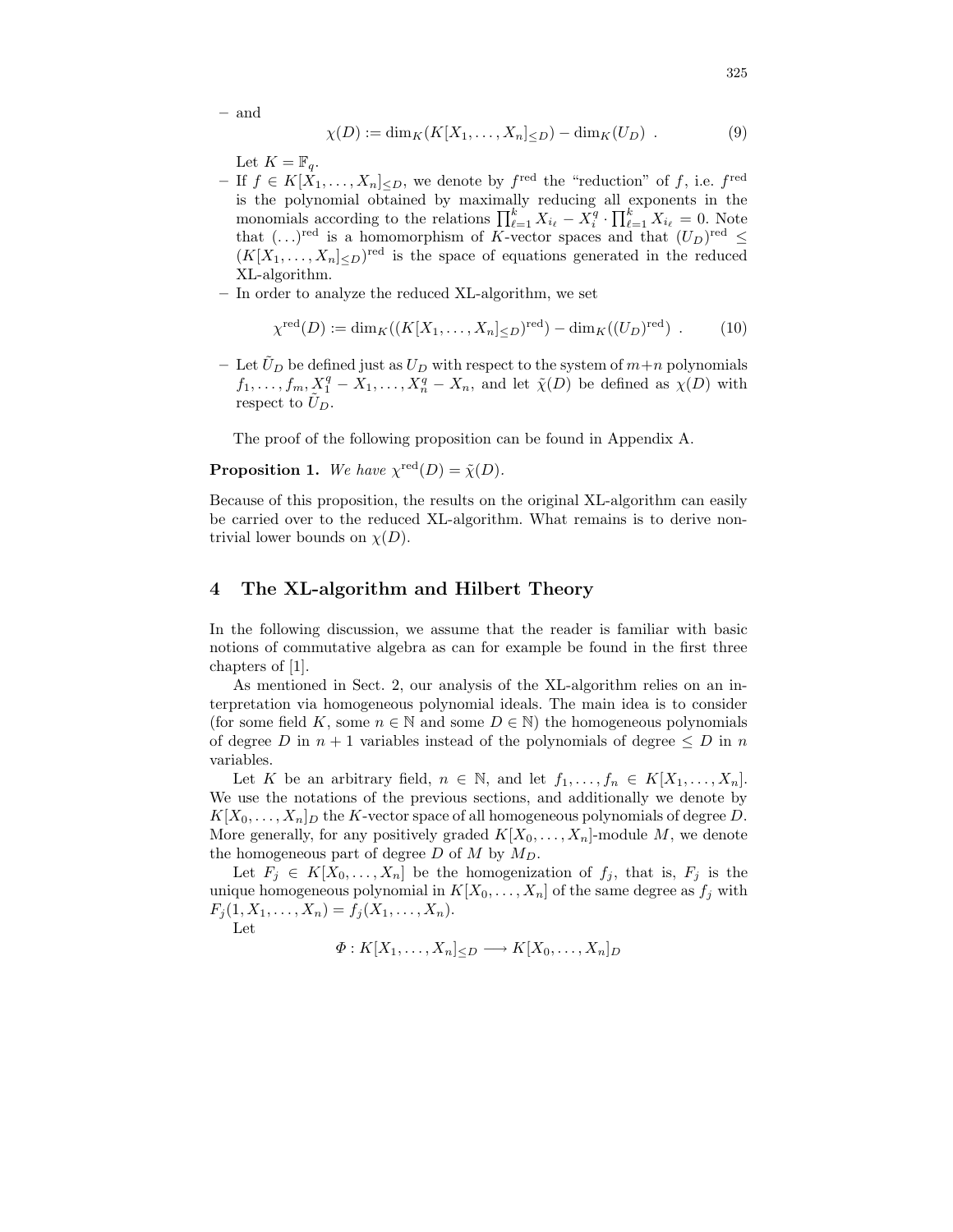be the "degree  $D$  homogenization map", that is, the  $K$ -linear map given by

$$
\prod_{\ell=1}^k X_{i_\ell} \mapsto X_0^{D-k} \prod_{\ell=1}^k X_{i_\ell} .
$$

Then under the isomorphism  $\Phi$ , the K-vector space  $U_D$  corresponds to

$$
\langle \prod_{\ell=1}^k X_{i_\ell} \cdot F_j(X_0, X_1, \dots, X_n) \text{ with } k = D - \deg(F_j) \rangle_K ,
$$

where the products are taken over the variables  $X_0, \ldots, X_n$ . This space is nothing but the  $D<sup>th</sup>$  homogeneous component of the homogeneous ideal

$$
I := (F_1, \ldots, F_m) \triangleleft K[X_0, \ldots, X_n] ,
$$

denoted  $I_D$ . We have

$$
\chi(D) \stackrel{\text{Def}}{=} \dim_K(K[X_1, \dots, X_n] \leq D) - \dim_K(U_D) \n= \dim_K(K[X_0, \dots, X_n]D) - \dim_K(I_D) \n= \dim_K(K[X_0, \dots, X_n]D/I_D) \n= \dim_K((K[X_0, \dots, X_n]/I_D) .
$$
\n(11)

Let  $R := K[X_0, \ldots, X_n]$ . Recall the following definitions (see e.g. [16, Sect. 1]).

**Definition 2.** Let  $M = \bigoplus_{i \in \mathbb{N}_0} M_i$  be any finitely generated positively graded R-module. Then the function

$$
\chi_M : \mathbb{N}_0 \longrightarrow \mathbb{N}_0, \quad \chi_M(i) := \dim_K(M_i)
$$

is called the Hilbert function of M.

The power series with integer coefficients

$$
H_M:=\sum_{i\in\mathbb{N}_0}\chi_M(i)T^i
$$

is called the Hilbert series of M.

Note that the above equation (11) states that

$$
\chi(D) = \chi_{R/I}(D) \quad \text{for all } D \in \mathbb{N} \tag{12}
$$

Let us denote by  $X^{\underline{i}}$  the monomial corresponding to the multiindex  $\underline{i} \in$  $\mathbb{N}_0^{\{0,\ldots,n\}}$ . The following definition can be found in [10].

**Definition 3.** A form (i.e. a homogeneous polynomial)  $G = \sum_i a_i X^i \in R$  of degree d is generic if all monomials of degree d in R have coefficients  $a_i$  in  $G$ , and these coefficients are algebraically independent over the prime field of K.

A generic system of forms is a system of generic forms  $G_j = \sum_i a_i^{(j)} X^i$  as above (not necessarily of the same degree) such that all  $a_i^{(j)}$  are algebraically independent over the prime field of K. An ideal I generated by a generic system of forms is called generic, and so is the R-algebra  $R/I$ .

326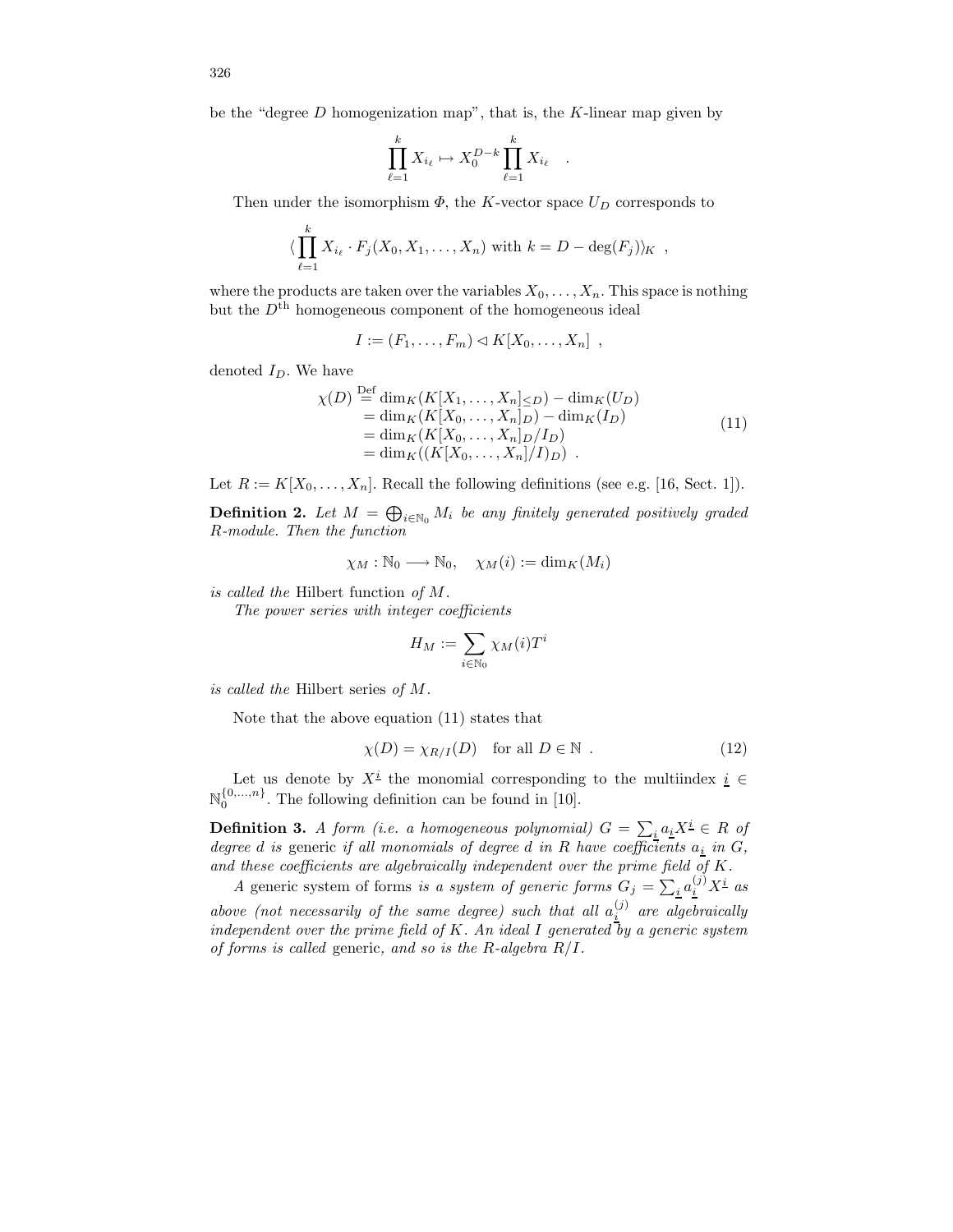Lemma and Definition 4. The Hilbert series of an ideal generated by a generic system  $G_1, \ldots, G_m$  of forms of degrees  $d_1, \ldots, d_m$  depends only on the characteristic of the field, the number n and the tuple of numbers  $(d_1, \ldots, d_m)$ . If the *characteristic of the field is 0, we speak of the generic Hilbert series of type*  $(n+1; m; d_1, \ldots, d_m).$ 

*Proof.* Let  $K$  and  $L$  be two fields over the same prime field  $F$ , and let  $G_1, \ldots, G_m \in K[X_0, \ldots, X_n], G'_1, \ldots, G'_m \in L[X_0, \ldots, X_n]$  be two generic systems of forms such that  $deg(G_j) = deg(G'_j)$  for all j. Let  $G_j = \sum_i a_i^{(j)} X^i$ ,  $G'_j = \sum_i a'_i{}^{(j)} X^i$ . Let k and l respectively be the subfields of K and L generated by the coefficients of  $G_j$  and  $G'_j$  over F. Then there exists a (unique) isomorphism between k and l under which  $a_i^{(j)}$  corresponds to  $a_i^{(j)}$ . We thus have for all  $D \in \mathbb{N}_0$ 

$$
\chi_{K[X_0,...X_n]/(G_1,...,G_m)}(D) = \dim_K((K[X_0,...X_n]/(G_1,...,G_m))_D) = \dim_k((k[X_0,...X_n]/(G_1,...,G_m))_D) = \dim_l((l[X_0,...X_n]/(G'_1,...,G'_m))_D) = \dim_L((L[X_0,...X_n]/(G'_1,...,G'_m))_D) = \chi_{L[X_0,...X_n]/(G'_1,...,G'_m)}(D) .
$$

Together with (12), the following proposition is crucial for our analysis of the XL-algorithm.

**Proposition 2.** Let K be any field (of any characteristic), and let  $F_1, \ldots, F_m \in$  $R = K[X_0, \ldots, X_n]$  be forms of degree  $d_1, \ldots, d_m$  (not necessarily generic). Let  $H_q$  be the generic Hilbert series of type  $(n + 1; m; d_1, \ldots, d_m)$ . Let  $I :=$  $(F_1, \ldots, F_m) \triangleleft K[X_0, \ldots, X_n]$ . Then we have the coefficient-wise inequality

$$
H_{R/I} \geq H_g.
$$

This proposition seems to be well-known in commutative algebra (see e.g. Sect. 4 of [16]); for the lack of a suitable reference we include the proof in Appendix B.

Because of (12) and this proposition the task is now to study generic Hilbert series. The following proposition is a well-known statement from commutative algebra.

**Proposition 3.** Let  $m \leq n+1$ , and let  $G_1, \ldots, G_{m-1}, G_m = G$  be a generic system of forms in  $R = K[X_0, \ldots, X_n]$ , where G has degree d. Let  $J := (G_1, \ldots, G_{m-1}) \triangleleft R$ . Then for all  $D \in \mathbb{N}_0$  the multiplication map

$$
G\cdot:(R/J)_D\longrightarrow (R/J)_{D+d},\ \overline{F}\mapsto G\cdot\overline{F}
$$

is injective, in particular we have a short exact sequence

$$
0 \longrightarrow (R/J)_D \xrightarrow{G^*} (R/J)_{D+d} \longrightarrow (R/(J,G))_{D+d} \longrightarrow 0.
$$

 $\Box$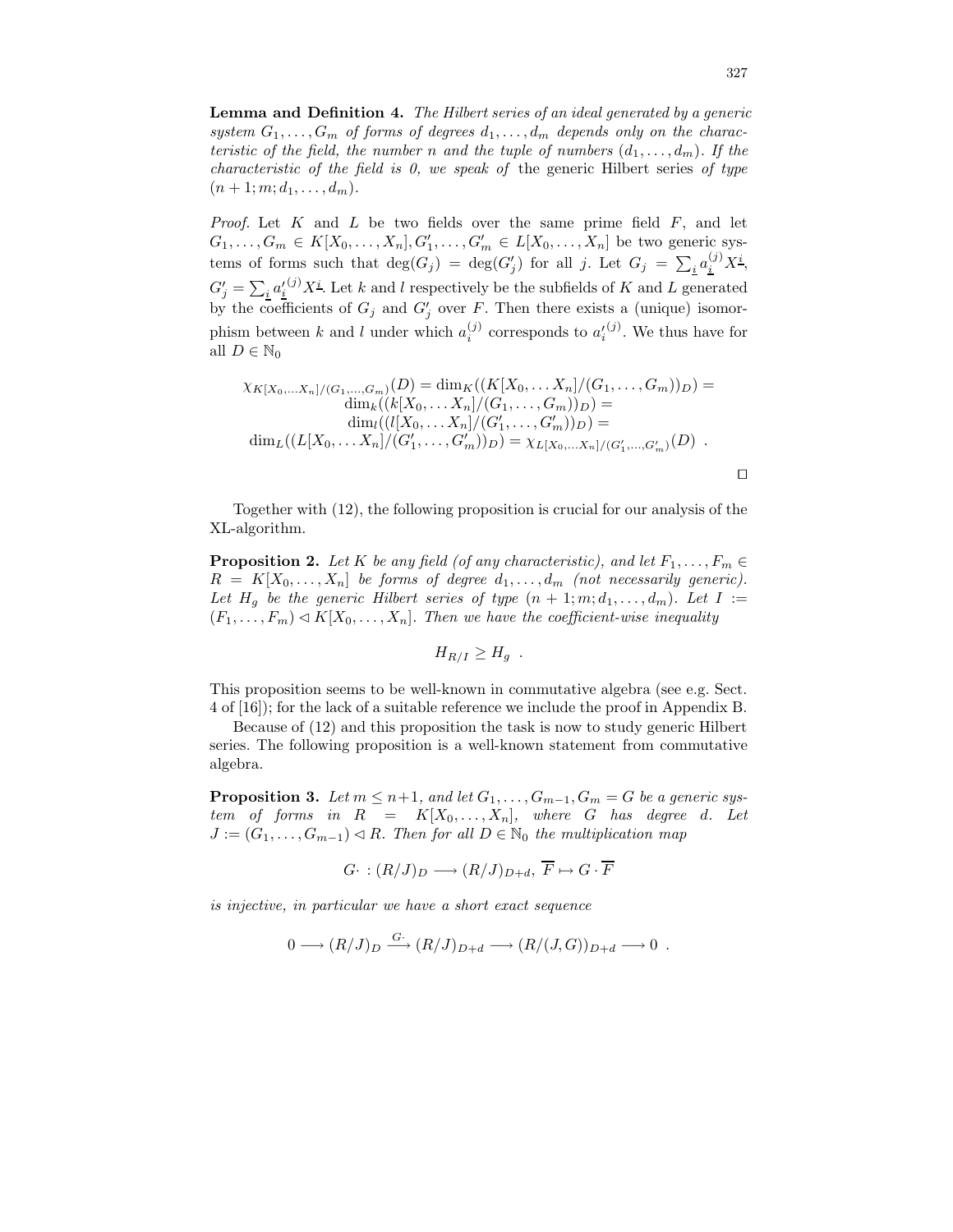(Here by  $(J, G)$ ) we denote the ideal of R generated by J and G.)

Indeed, this proposition is nothing but a reformulation of the well-known statement that a generic system of forms in  $K[X_0, \ldots, X_n]$  with at most  $n+1$ elements forms a regular sequence (cf. [16, Sect. 4], Page 318). (The fact that a generic system of forms is a regular sequence can be seen as follows: By Lemma 3 in Appendix B, it suffices to prove that for all  $(d_1, \ldots, d_{n+1}) \in \mathbb{N}^{n+1}$  there exist some forms  $F_1, \ldots, F_{n+1} \in R$  of degrees  $d_1, \ldots, d_{n+1}$  which form a regular sequence, and by [12, Theorem 16.1], the forms  $X_0^{d_1}, \ldots, X_n^{d_{n+1}}$  do form a regular sequence.)

Note that the Hilbert series of  $R = K[X_0, \ldots, X_n]$  is

$$
H_R = \sum_{i} \binom{n+i}{i} T^i = \frac{1}{(1-T)^{n+1}} \tag{13}
$$

(see e.g. [16, Sect. 1]). Proposition 3 and (13) imply by induction on  $m$ :

**Proposition 4.** Let  $m \leq n+1$ , and let  $G_1, \ldots, G_m$  be a generic system of forms of degrees  $d_1, \ldots, d_m$  in R. Then the Hilbert series of  $R/(G_1, \ldots, G_m)$  is

$$
\frac{\prod_{j=1}^m (1 - T^{d_j})}{(1 - T)^{n+1}}.
$$

For simplicity we now concentrate until the end of this section on the case of quadratic equations.

**Proposition 5.** Let  $m = n + c$  for some  $c \geq 1$ . Let  $F_1, \ldots, F_m$  be quadratic forms in  $R = K[X_0, \ldots, X_n]$ . Then the Hilbert series of  $R/(F_1, \ldots, F_m)$  is coefficient-wise greater-or-equal

$$
(1 - (c - 1)T^2)(1 + T)^{n+1} .
$$

Proof. By Proposition 2 we only have to prove that the generic Hilbert series of type  $(n+1; m; 2, ..., 2)$  is coefficient-wise greater-or-equal  $(1 - (c - 1)T^2)(1 +$  $T)^{n+1}.$ 

So let K be a field of characteristic 0, let  $R = K[X_0, \ldots, X_n]$ , and let  $G_1, \ldots, G_m$  be a generic system of quadratic forms in R. (The assumption on the characteristic is not necessary for the following argument.) Let  $R' :=$  $R/(G_1,\ldots,G_{n+1}),$  and let I' be the ideal generated by  $G_{n+2},\ldots,G_m$  in R'. Note that by the above proposition, the Hilbert series of  $R'$  is  $(1+T)^{n+1}$ . We have  $R/(G_1,\ldots,G_m) \simeq R'/I'$ , thus

$$
\chi_{R/(G_1,...,G_m)}(D) = \chi_{R'/(G_{n+2},...,G_m)}(D) = \dim_K(R'_D) - \dim_K(I'_D) .
$$

Now, for  $D \ge 2$ ,  $I'_D = \sum_{j=n+2}^m G_j \cdot R'_{D-2}$ , where by definition  $G_j \cdot R'_{D-2}$  is the image of  $R'_{D-2}$  under the multiplication map  $G_j: R'_{D-2} \longrightarrow R'_{D}$ . It follows that

$$
\dim_K(I'_D) \le (m-n-1)\dim_K(R'_{D-2}) \enspace .
$$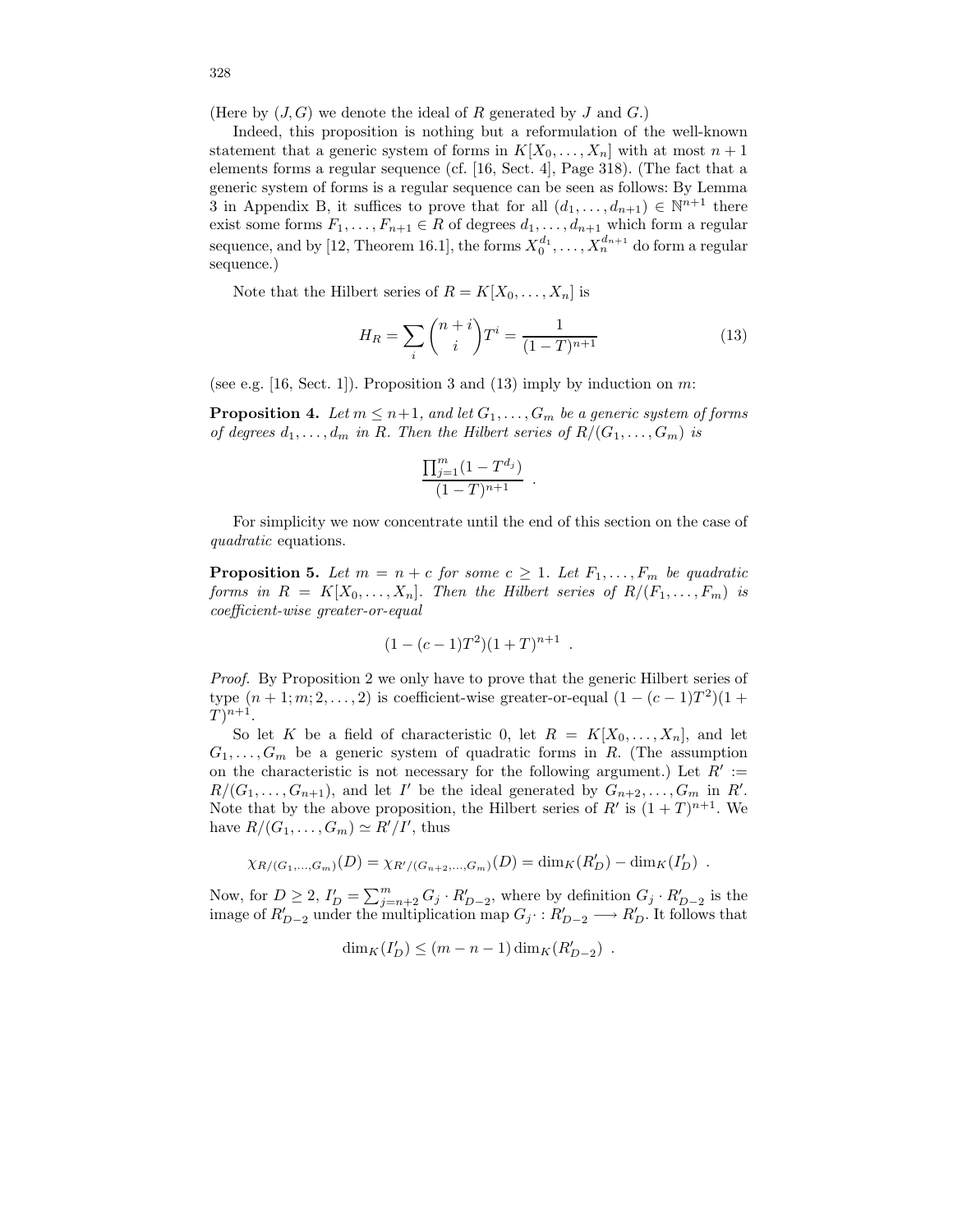All in all, we have

$$
\chi_{R/(G_1,...,G_m)}(D) \geq \chi_{R'}(D) - (c-1)\chi_{R'}(D-2) ,
$$

thus

$$
H_{R/(G_1,\ldots,G_m)} \ge H_{R'} - (c-1)T^2 H_{R'} = (1 - (c-1)T^2)(1+T)^{n+1}
$$

**Proposition 6.** Let K be any field, let  $m = n + c$  with  $c \geq 1$ , let  $f_1, \ldots, f_m \in$  $K[X_1, \ldots, X_n]$  be quadratic polynomials, and as in Sect. 2, let  $D_{\min}$  be the minimal D with  $\chi(D) \leq D$ , where  $\chi(D)$  is defined as above with respect to these polynomials. Then

$$
D_{\min} \ge \frac{n}{\sqrt{c-1}+1} .
$$

Sketch of the Proof. Let  $c \geq 1$ ,  $m = n + c$ ,  $f_1, \ldots, f_m$  and  $\chi(D)$  be as in the proposition. By (12) and the above proposition, we have

$$
\chi(D) \ge \left( \frac{(n - D + 2)(n - D + 3)}{(D - 1)D} - (c - 1) \right) \cdot \binom{n + 1}{D - 2}
$$

for all  $D \ge 2$ . The proposition follows from the statement that  $\left(\frac{(n-D+2)(n-D+3)}{(D-1)D}\right)$  $(c-1)) \cdot {n+1 \choose D-2} > D$  for all  $D < \frac{n}{\sqrt{c-1}+1}$ . We only show the slightly weaker state- $D-2$ ment that  $\frac{(n-D+2)(n-D+3)}{(D-1)D} - (c-1) > 0$  for all  $D < \frac{n}{\sqrt{c-1+1}}$ .

Let  $D < \frac{n}{\sqrt{c-1}+1}$ . Then  $D\sqrt{c-1} + D < n$ , thus  $D^{2}(c-1) < (n - D)^{2}$ . This implies that  $(D-1)D(c-1) < (n-D+2)(n-D+3)$ , i.e.  $\frac{(n-D+2)(n-D+3)}{(D-1)D}$  $(c - 1) > 0.$ 

Remark 5. For an application of the XL-algorithm to a system with  $m = n$ quadratic equations, one can easily see with Propositions 2 and 4 and (12) that one always has  $\chi(D) \geq 2^n$ , and for  $m = n + 1$  quadratic equations, one has  $D_{\min} \geq n+1$ . Both these results are consistent with conjectures in [7].

#### 5 The maximal rank conjecture

The maximal rank conjecture (MR-conjecture) which we now state can be thought to be a (potential) generalization of Proposition 3.

**Conjecture.** Let K be a field of characteristic 0, and let  $G_1, \ldots, G_{m-1}, G_m = G$ be a generic system of forms in  $R = K[X_0, \ldots, X_n]$ , where G has degree d. Let  $J := (G_1, \ldots, G_{m-1}) \triangleleft R$ . Then for all  $D \in \mathbb{N}_0$  the multiplication map

$$
G\cdot:(R/J)_D\longrightarrow (R/J)_{D+d},\ \overline{F}\mapsto G\cdot\overline{F}
$$

has maximal rank, that is it is injective if  $\dim_K((R/J)_D) \leq \dim_K((R/J)_{D+d})$ and it is surjective if  $\dim_K((R/J)_D) \ge \dim_K((R/J)_{D+d}).$ 

This conjecture – which is also known under the name "Fröberg's Conjecture" – can (in an equivalent formulation) be found in [10]. It is also stated in Sect. 4

.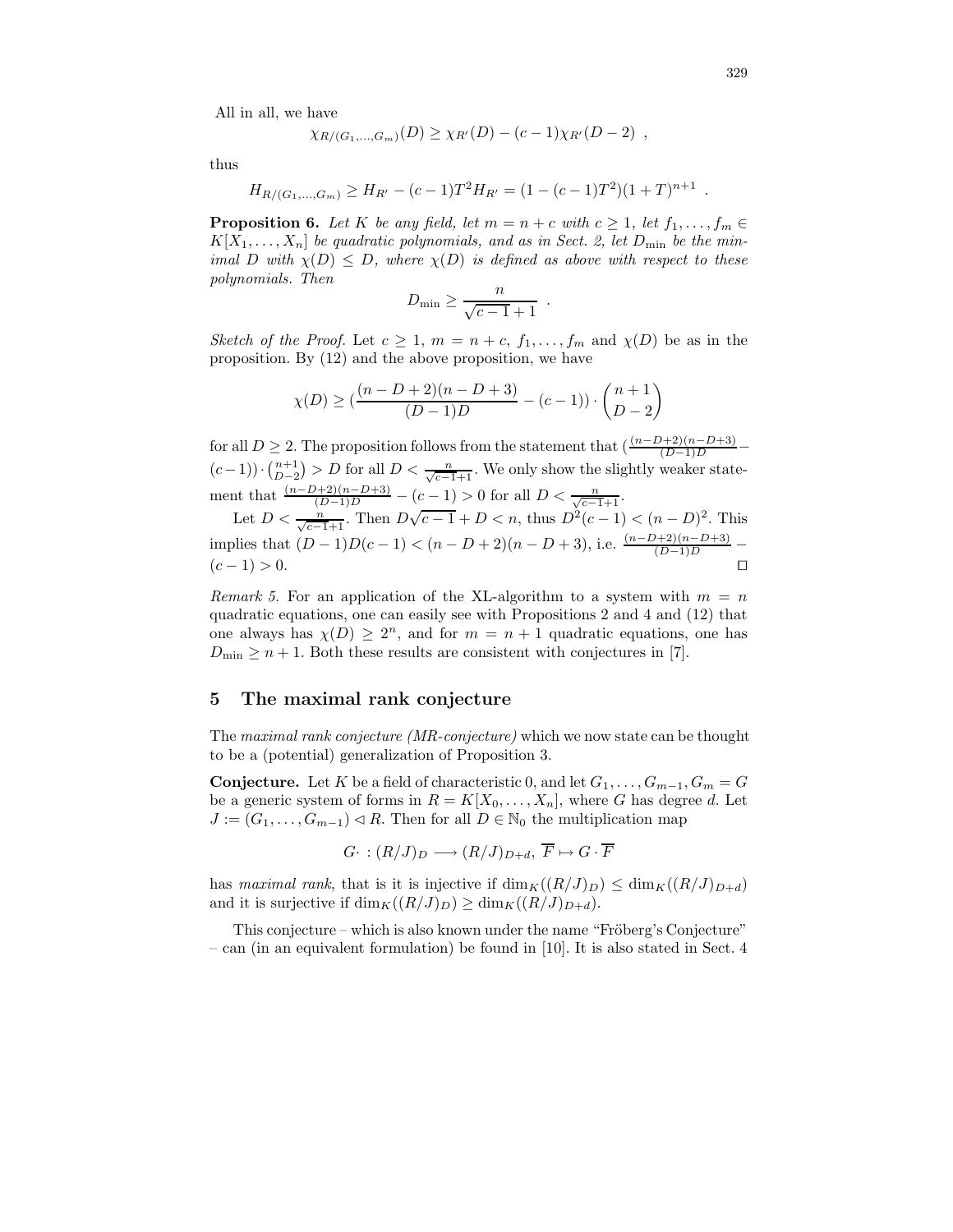of the informative overview article [16]. (Note however that the formulations at the beginning of Sect. 4 of [16] are a bit vague.) Interesting facts about this and related conjectures can be found in [15].

The conjecture is known to hold if one of the following five conditions is satisfied:  $m \leq n+1$  (see Proposition 3),  $n = 1, n = 2, m = n+2, D =$  $\min_i {\rm deg}(G_i)$  + 1 (see [10, 3.2.] and the citations in [16, Sect. 4]).

The conjecture is equivalent to the statement that

$$
\chi_{R/(J,G)}(D) = \max{\{\chi_{R/J}(D) - \chi_{R/J}(D - d), 0\}}
$$

as one can easily see (cf. [16, Sect. 4]). (Here, we set  $\chi_{R/J}(i) = 0$  for  $i < 0$ .)

Obviously, if  $\chi_{R/(J,G)}(D) = 0$ , then  $\chi_{R/(J,G)}(D') = 0$  for all  $D' > D$ . Using this fact, the conjecture can be reformulated via Hilbert series as:

$$
H_{R/(I,G)} = |(1 - T^d)H_{R/I}| \t\t(14)
$$

where for some power series  $p(T)$  with integer coefficients,  $|p(T)|$  denotes the power series  $q(T) = \sum_i q_i T^i$ , where

$$
q_i = p_i \text{ if } p_j > 0 \text{ for all } j \leq i
$$
  
0 if  $p_j \leq 0$  for some  $j \leq i$ .

Assumption. From now on, we assume that the maximal rank conjecture is valid.

Let K be a field of characteristic 0, let  $G_1, \ldots, G_m$  be a generic system of forms in R, and let  $d_j := \deg(G_j)$ . Let  $I := (G_1, \ldots, G_m)$ . Using (13), (14) and Lemma 5 in Appendix C, we have

$$
H_{R/I} = \left| \frac{\prod_{j=1}^{m} (1 - T^{d_j})}{(1 - T)^{n+1}} \right| \tag{15}
$$

**Definition 5.** (see  $(16)$ ) We call the right-hand side of the above equation the expected Hilbert series of a generic algebra of type  $(n+1; m; d_1, \ldots, d_m)$ .

Proposition 2 implies:

**Proposition 7.** Let K be any field (of any characteristic), and let  $F_1, \ldots, F_m \in$  $R = K[X_0, \ldots, X_n]$  be forms of degree  $d_1, \ldots, d_m$  (not necessarily generic). Let  $H_e$  be the corresponding expected Hilbert series. Let  $I := (F_1, \ldots, F_m)$ . Then we have the coefficient-wise inequality

$$
H_{R/I} \geq H_e.
$$

Together with (12), this proposition has the following implication for the original XL-algorithm.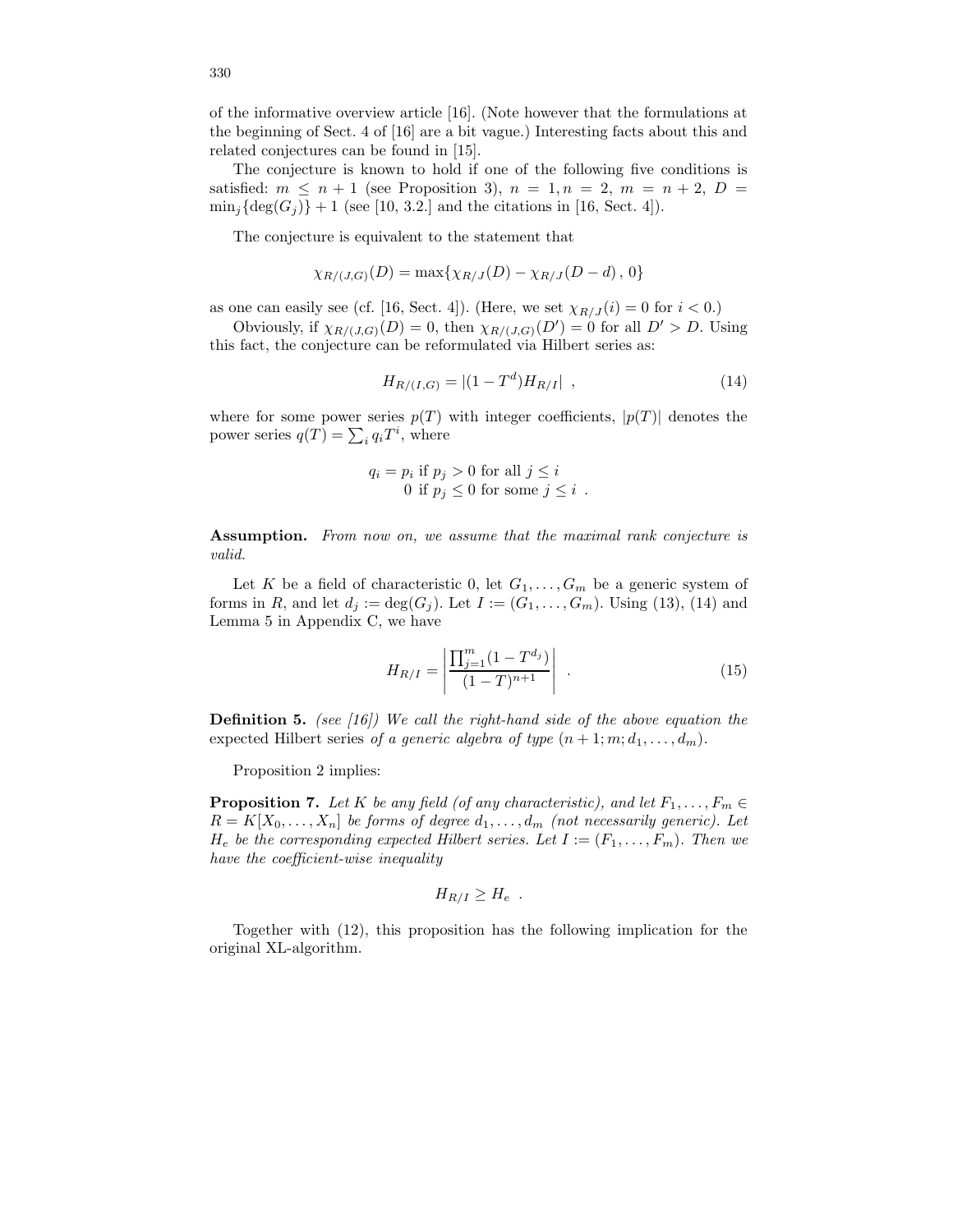**Theorem 1.** Let K be any field, let  $f_1, \ldots, f_m$  be non-trivial polynomials in  $K[X_1, \ldots, X_n]$  with degrees  $d_1, \ldots, d_m$ . Let  $D \in \mathbb{N}$ , and let  $\chi(D)$  be defined as in (9). Then  $\chi(D)$  is greater-or-equal to the  $D<sup>th</sup>$  term of the expected Hilbert series of a generic algebra of type  $(n+1; m; d_1, \ldots, d_m)$ .

By Proposition 1, this theorem has the following corollary which can be used to analyze the reduced XL-algorithm.

**Corollary 1.** With the notations of the theorem, let  $K = \mathbb{F}_q$ , and let  $\chi^{\text{red}}(D)$ be defined as is (10). Then  $\chi^{\text{red}}(D)$  is greater-or-equal to the  $D^{th}$  term of the expected Hilbert series of a generic algebra of type  $(n+1; m+n; d_1, \ldots, d_m, q, \ldots, q)$ .

Remark 6. Let  $D_{n,m}$  be the degree of the expected Hilbert series of a generic algebra of type  $(n + 1; m; 2, \ldots, 2)$ . One can use the methods presented in [2, Sect. 5 to study asymptotic behaviors of  $D_{n,m}$ . A corresponding study is carried out in [3]. One obtains  $D_{n,n+c} \sim \frac{n}{2}$  for any fixed  $c \geq 2$  and  $n \longrightarrow \infty$ . (More precise results for various small c can also be found in [3].) For a fixed  $\alpha > 1$ , a reformulation of a result in [3] gives  $D_{n,\alpha n} \sim (\alpha - \sqrt{\alpha^2 - \alpha} - \frac{1}{2}) \cdot n$  for  $n \longrightarrow \infty$ . For example, one has  $D_{n,2n} \sim C \cdot n$  with  $C = \frac{3}{2}$  –  $\sqrt{2} \approx 0.0858$  (which is consistent with the "Comparison with 2n equations over  $\mathbb{Q}$ " on page 13 of [2]).

#### Acknowledgment

I thank G. Böckle, T. Bröcker, C. Cid, A. Conca, G. Frey, S. Galbraith, J. Herzog, J. Scholten, A. Wiebe and B.-Y. Yang for discussions. I am particularly in debt to J. Herzog and A. Wiebe for pointing out the "maximal rank conjecture" to me.

Support by the IST Programme "Ecrypt" of the European Union is gratefully acknowledged.

#### References

- [1] M. Atiyah and I. Macdonald. Introduction to Commutative Algebra. Addison-Wesley, Reading, 1969.
- $[2]$  M. Bardet, J.-C. Faugère, and B. Salvy. Complexity of Gröbner basis computations for Semi-regular Overdetermined sequences over  $\mathbb{F}_2$  with solutions in  $\mathbb{F}_2$ . INRIA Rapport de recherche No. 5049, 2003.
- [3] J.-M. Chen and B.-Y. Yang. All in the XL Familiy: Theory and Practice. manuscript from June 2004.
- [4] J.-M. Chen and B.-Y. Yang. Theoretical Analysis of XL over Small Fields. In H. Wang, J. Pieprzyk, V. Varadharajan, editors, Information Security and Privacy, volume 3108 of LNCS, pages 277-288, Springer-Verlag, Berlin, 2004.
- [5] N. Courtois. Higher Order Correlation Attacks, XL algorithm, and Cryptanalysis of Toyocrypt. In P.J. Lee, C.H. Lim, editors, Advances in Cryptology  $-$  ICISC  $02$ , volume 2587 of *LNCS*, pages 182–199, Springer-Verlag, Berlin, 2002.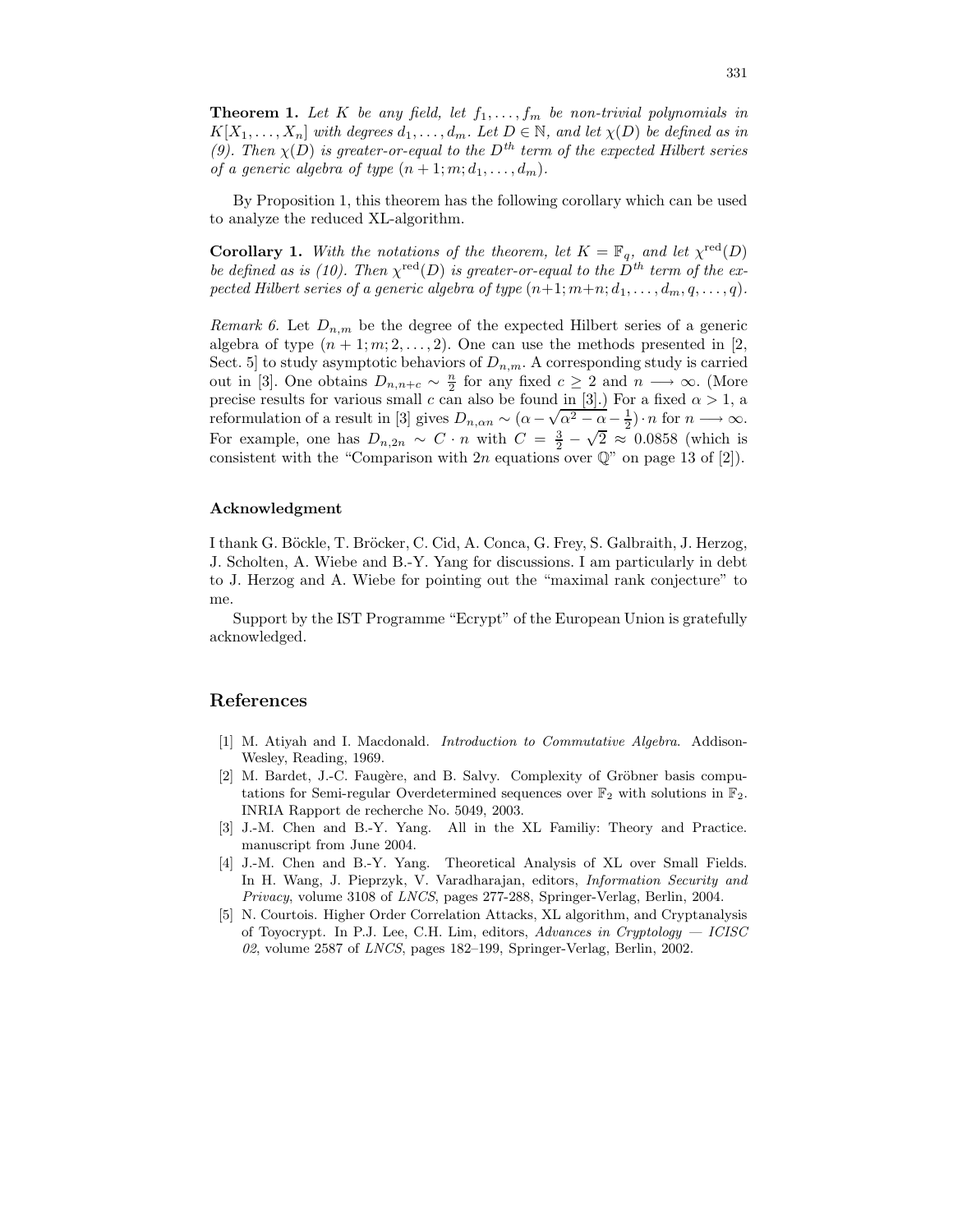- [6] N. Courtois, A. Klimov, J. Pararin, and A. Shamir. Efficient Algorithms for Solving Overdefined Systems of Multivariate Polynomial Equations. "extended version", available under http://www.minrank.org/xlfull.pdf (as of August 24, 2004).
- [7] N. Courtois, A. Klimov, J. Pararin, and A. Shamir. Efficient Algorithms for Solving Overdefined Systems of Multivariate Polynomial Equations. In B. Preneel, editor, Advances in Cryptology — EUROCRYPT 2000, volume 1807 of LNCS, pages 392–407. Springer-Verlag, Berlin, 2000.
- [8] N. Courtois and J. Pieprzyk. Cryptanalysis of block ciphers with overdefined systems of equations. In Y. Zheng, editor, Advances in Cryptology  $-$  ASIACRYPT 2002, volume 2501 of LNCS, pages 267–287. Springer-Verlag, Berlin, 2002.
- [9] D. Eisenbud. Commutative Algebra with a View Toward Algebraic Geometry. Springer-Verlag, New York, 1995.
- [10] R. Fröberg. An inequality for Hilbert series of graded algebras. Math. Scand., 56:117–144, 1985.
- [11] D. Knuth. The Art of Computer Programming. Addison-Wesley, Reading, 1973.
- [12] H. Matsumura. Commutative Ring Theory. Cambridge University Press, Cambridge, UK, 1986.
- [13] T. Moh. On the method of "XL" and its inefficiency to TTM. manuscript from January 28, 2000, available under http://eprint.iacr.org/2001/047.
- [14] S. Murphy and M.J.B. Robshaw. Essential algebraic structure within the AES. In M. Yung, editor, Advances in Cryptology — CRYPTO 2002, pages  $1-16$ , 2002.
- [15] K. Pardue. Generic Sequences of Polynomials. manuscript from March 30, 2000.
- [16] G. Valla. Problems and Results on Hilbert Polynomials of Graded Algebras. In J. Elas and J. Giral, editors, Six Lectures on Commutative Algebra, volume 166 of Progress in Mathematics. Birkhäuser, Basel, 1996.

# A On the connection between the the original and the reduced XL-algorithm

The purpose of this section is to prove Proposition 1. As in Proposition 1, let  $K = \mathbb{F}_q$ . Let

$$
V_D := \langle \prod_{\ell=1}^k X_{i_\ell} \cdot (X_i^q - X_i) \text{ with } k + q \leq D \rangle_K \leq K[X_1, \dots, X_n] \leq D.
$$

**Lemma 1.** Let U be any K-vector subspace of  $K[X_1, \ldots, X_n]_{\leq D}$ . Then we have a short exact sequence

$$
0 \longrightarrow U \cap V_D \longrightarrow U \longrightarrow U^{\text{red}} \longrightarrow 0 .
$$

*Proof.* It is obvious that  $U \cap V_D$  is contained in the kernel of  $(\ldots)^{\text{red}}$ . The converse follows from the following lemma.  $\square$ 

**Lemma 2.** Let  $f \in K[X_1, \ldots, X_n]$ . Then there exist polynomials  $p_1, \ldots, p_n$  of  $degree \leq deg(f) - q \text{ with}$ 

$$
f = p_1 \cdot (X_1^q - X_1) + \cdots p_n \cdot (X_n^q - X_n) + f^{\text{red}}.
$$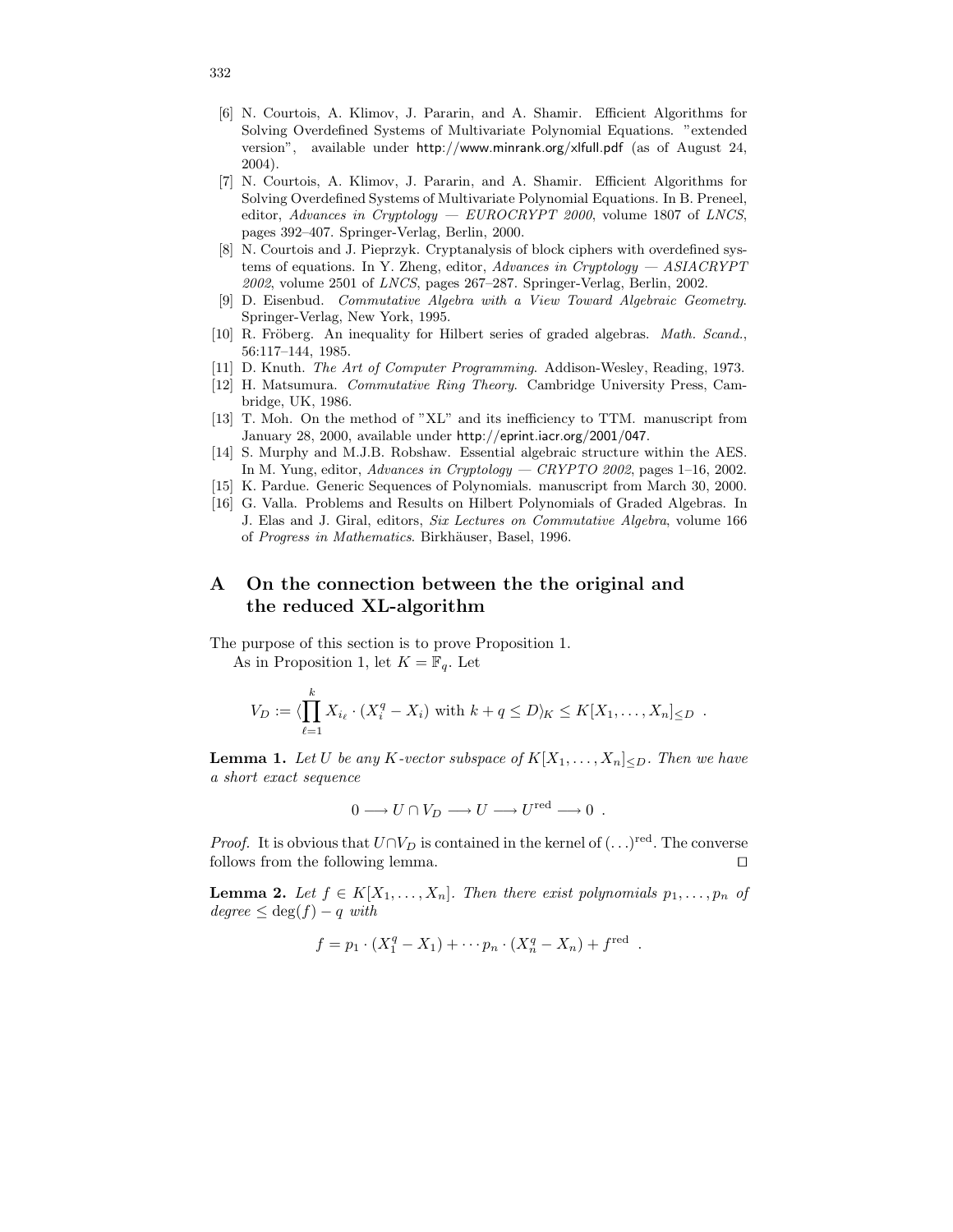*Proof.* By the linearity of  $(\ldots)^{red}$ , it suffices to prove the statement for monomials, and for monomials it is obvious by the very definition of  $(\ldots)^{\text{red}}$  $\Box$ 

Let us use the definitions of Sect. 3. We have by Lemma 1

$$
(K[X_1,\ldots,X_n]_{\leq D})^{\text{red}} \simeq K[X_1,\ldots,X_n]_{\leq D}/V_D ,
$$
  

$$
(U_D)^{\text{red}} \simeq U_D/(U_D \cap V_D) \simeq (U_D + V_D)/V_D \simeq \tilde{U}_D/V_D ,
$$

thus

$$
(K[X_1,\ldots,X_n]_{\leq D})^{\text{red}}/(U_D)^{\text{red}} \simeq (K[X_1,\ldots,X_n]_{\leq D}/V_D)/(\tilde{U}_D/V_D)
$$
  

$$
\simeq K[X_1,\ldots,X_n]/\tilde{U}_D.
$$

This implies:

$$
\chi^{\text{red}}(D) = \dim_K((K[X_1, ..., X_n] \leq D)^{\text{red}}/(U_D)^{\text{red}})
$$
  
= 
$$
\dim_K(K[X_1, ..., X_n] \leq D/\tilde{U}_D) = \tilde{\chi}(D) .
$$

#### B Hilbert series of generic and arbitrary algebras

The purpose of this section is to prove Proposition 2. Let us before we come to the proof state two lemmata.

**Lemma 3.** Let  $A$  be a domain with quotient field  $Q$ . Let  $K$  be a field and let  $\varphi: A \longrightarrow K$  be a homomorphism, and let  $\Phi: A[X_0, \ldots, X_n] \longrightarrow K[X_0, \ldots, X_n]$ be the canonical extension of  $\varphi$ . Let  $I \triangleleft A[X_0, \ldots, X_n]$  be a homogeneous ideal (that is, an ideal generated by homogeneous polynomials). Then we have the coefficient-wise inequality

$$
H_{K[X_0,...,X_n]/(\Phi(I))} \geq H_{Q[X_0,...,X_n]/(I)}.
$$

*Proof.* Let  $D \in \mathbb{N}_0$ . The map  $\varphi : A \longrightarrow K$  induces a canonical map

$$
(A[X_0, \ldots, X_n]/I)_D \longrightarrow (A[X_0, \ldots, X_n]/I)_D \otimes_A K
$$
  
\n
$$
\simeq (A[X_0, \ldots, X_n]/I \otimes_A K)_D \simeq (K[X_0, \ldots, X_m]/(\Phi(I)))_D.
$$

This implies that

$$
\chi_{K[X_0,...,X_n]/(\Phi(I))}(D)
$$
  
= dim<sub>K</sub>((A[X\_0,...,X\_n]/I)<sub>D</sub> ⊗<sub>A</sub> K)  

$$
\geq \dim_Q((A[X_0,...,X_n]/I)D ⊗A Q) by Lemma 4 below
$$
  
= dim<sub>Q</sub>((Q[X\_0,...,X\_n]/(I))<sub>D</sub>)  
= \chi\_{Q[X\_0,...,X\_n]/(I)}(D) .

**Lemma 4.** Let  $A$  be a domain with quotient field  $Q$ , and let  $M$  be a finitely generated A-module. Let K be a field and let  $\varphi : A \longrightarrow K$  be a homomorphism. Then

$$
\dim_K(M\otimes_A K)\geq \dim_Q(M\otimes_A Q) \ .
$$